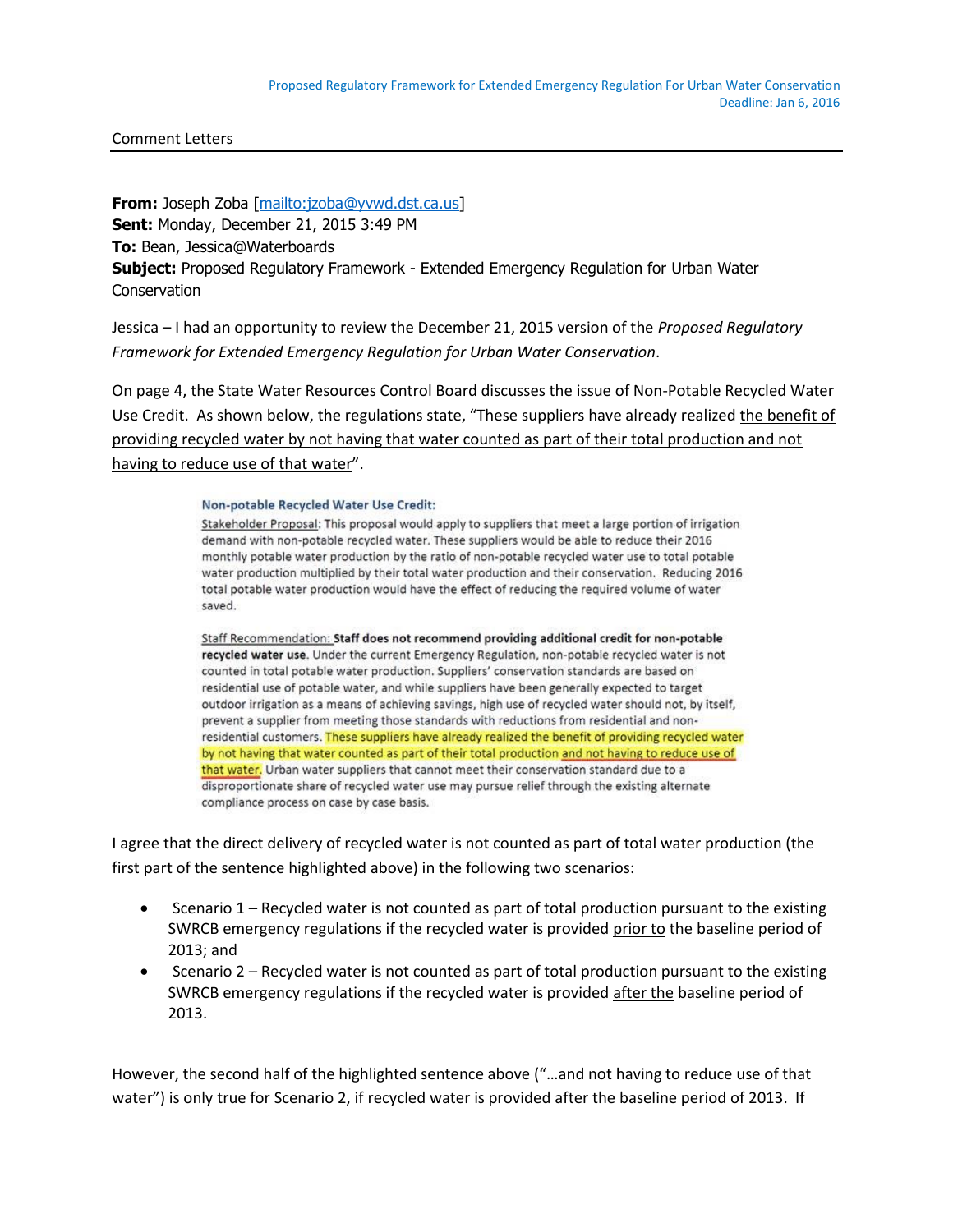Comment Letters

recycled water is provided prior to the 2013 baseline period, there is no reduction of total water production.

If recycled water was provided prior to the baseline period of 2013, the volume of drinking water produced would already be in the baseline figures provided to the SWRCB by an amount equal to the quantity of recycled water delivered by direct delivery. In other words, by providing recycled water prior to 2013 a retail water provider will need to take additional steps to achieve an even greater overall water conservation savings from residential customers in order to meet the SWRCB goal.

Based on the data made available by the SWRCB, there are very few water retailers that have reported recycled water use in 2013. Therefore, the regulations negatively impact these few agencies to a significantly greater extent and disproportionately than the retail water agencies that did not provide direct delivery of recycled water prior to 2013.

While I recognize that residential water conservation is a large part of the overall SWRCB strategy, the SWRCB goal is significantly greater and more difficult to achieve for a retail water agency that provided recycled water to their community prior to 2013. In fact, while new recycled water customers connected during the emergency regulations will provide a reduction in the amount of drinking water reported to the SWRCB, there is no reduction for recycled water customers pre-existing the 2013 baseline period. This makes the overall SWRCB water conservation goals even more difficult to achieve for a proactive community that has made recycled water use a priority and has reduced the amount of drinking water to their community for several years prior to the drought.

To help prepare comments regarding the proposed regulatory framework, I would appreciate the following:

- Please provide additional information how the highlighted statement is true such that a retail water provider will not have to reduce potable water production for the direct delivery of recycled water provided prior to 2013? I do not believe the use of direct delivery recycled water prior to 2013 reduces the total water production reported as part of the original or extended emergency regulation framework and contemplated in the text by the SWRCB above. Please advise.
- Please consider adopting a methodology that would account for the reported quantity of nonpotable / recycled water each month during the baseline period of 2013 as a reduction in the total water production reported for subsequent periods. By reducing the amount of potable water used and reported in future periods by the amount of direct delivery recycled water used in the baseline year, the State Water Resources Control Board would provide an incentive for recycled water projects throughout California since water purveyors would realize that there is a benefit to place recycled water projects into service to conserve statewide water resources prior